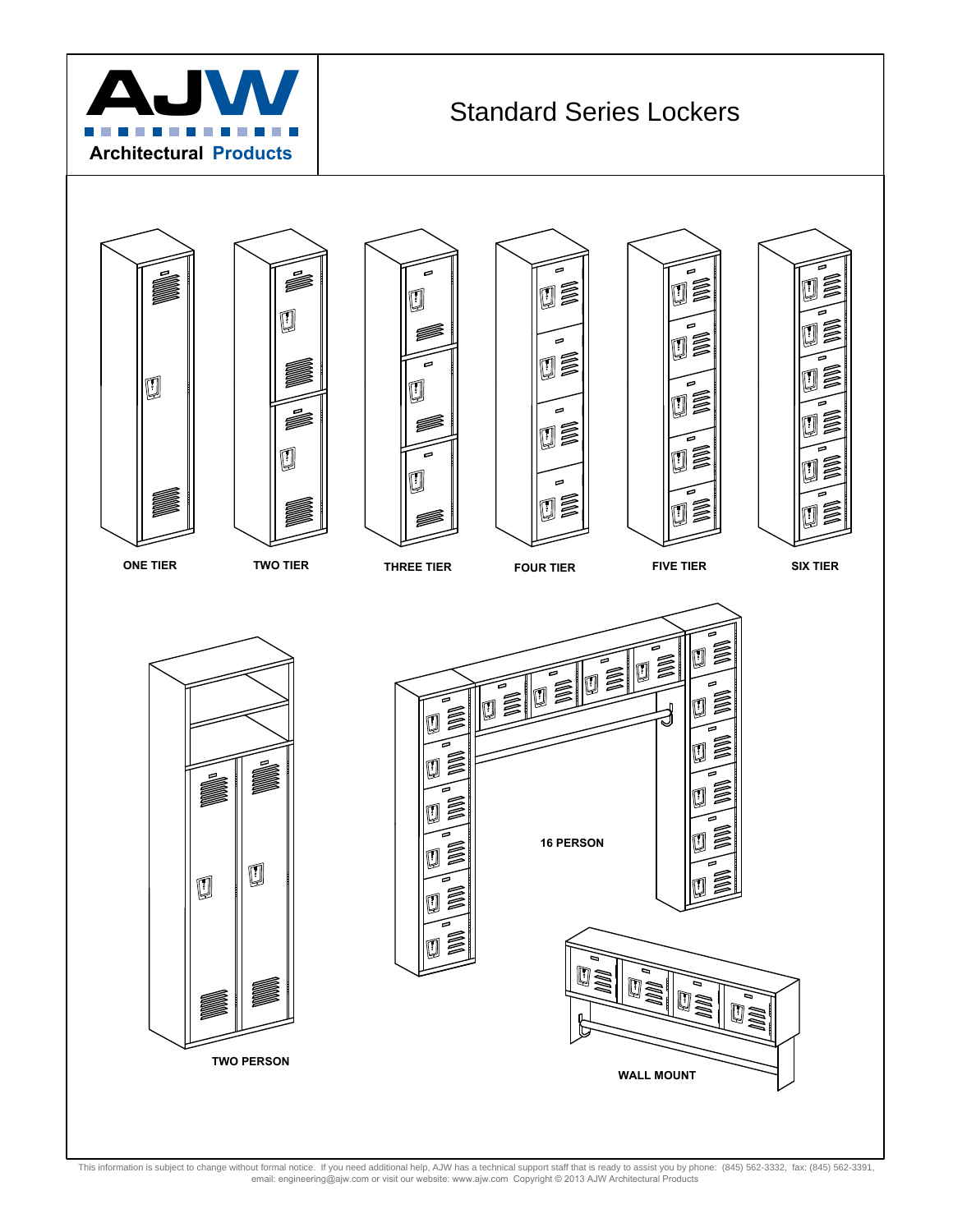

#### **Specifications**

- **Body:** Entire unit (bottom, sides, top, back, and shelves) constructed of mild cold rolled 24 ga. commercial grade steel. Bolt spacing shall not exceed 9'' on center.
- **Door:** Cold rolled 16 ga. commercial grade steel. Channel shaped on lock and hinge side with angle formations across the top and bottom. Each door shall have a polished aluminum number plate riveted to the face of the door with  $\frac{1}{2}$ " high black numerals. Optional ventilation styles available. (14 ga. non-ventilated commercial grade steel door available).
- **Door Frame:** Cold rolled 16 ga. commercial grade steel. Channel shaped, with vertical sides having an additional flange to act as a continuous door strike.
- **Finish:** Commercial grade steel cleaned and treated with a phosphate process. Finished coat baked on, powder coated enamel.
- **Color:** Doors and exposed body parts available in colors from AJW standard color selection.
- **Hinges:** 2" five knuckle hinge pairs: 2 per door (3 pairs on doors 48" or larger), or full length 16 ga. piano hinge, riveted to frame and door.
- **Latch / Handle:** 20 ga. deep drawn stainless steel cup, able to accommodate locks. 14 ga. stainless steel lifting trigger. Padlock eye to accommodate 5/16" diameter padlock shackle. Three point latch mechanism, engaging the frame at (3) points on doors greater than 42" in height; (2) engaging points on all other doors. Rubber silencer attached to frame at each latch hook location. Single Point Latch available -- 11 ga. Steel hook with padlock hasp welded to door frame. Padlock hasp protrudes through stainless steel cup.
- **Interior:** Shelves included on all lockers 48"H and up. Two wall hooks and one ceiling hook included on all lockers. Coat rod included on all lockers 18" D.
- **Assembly:** All locker components assembled with rivets (nuts and bolts available upon request). All welded construction as a single unit available (shipped pre-assembled).

**Note: Difference between knock down and welded assembly is that welded assembly is comprised of a 14 ga. door, 18 ga. back, and 16 ga. for all other parts.**

This information is subject to change without formal notice. If you need additional help, AJW has a technical support staff that is ready to assist you by phone: (845) 562-3332, fax: (845) 562-3391, email: engineering@ajw.com or visit our website: www.ajw.com Copyright © 2013 AJW Architectural Products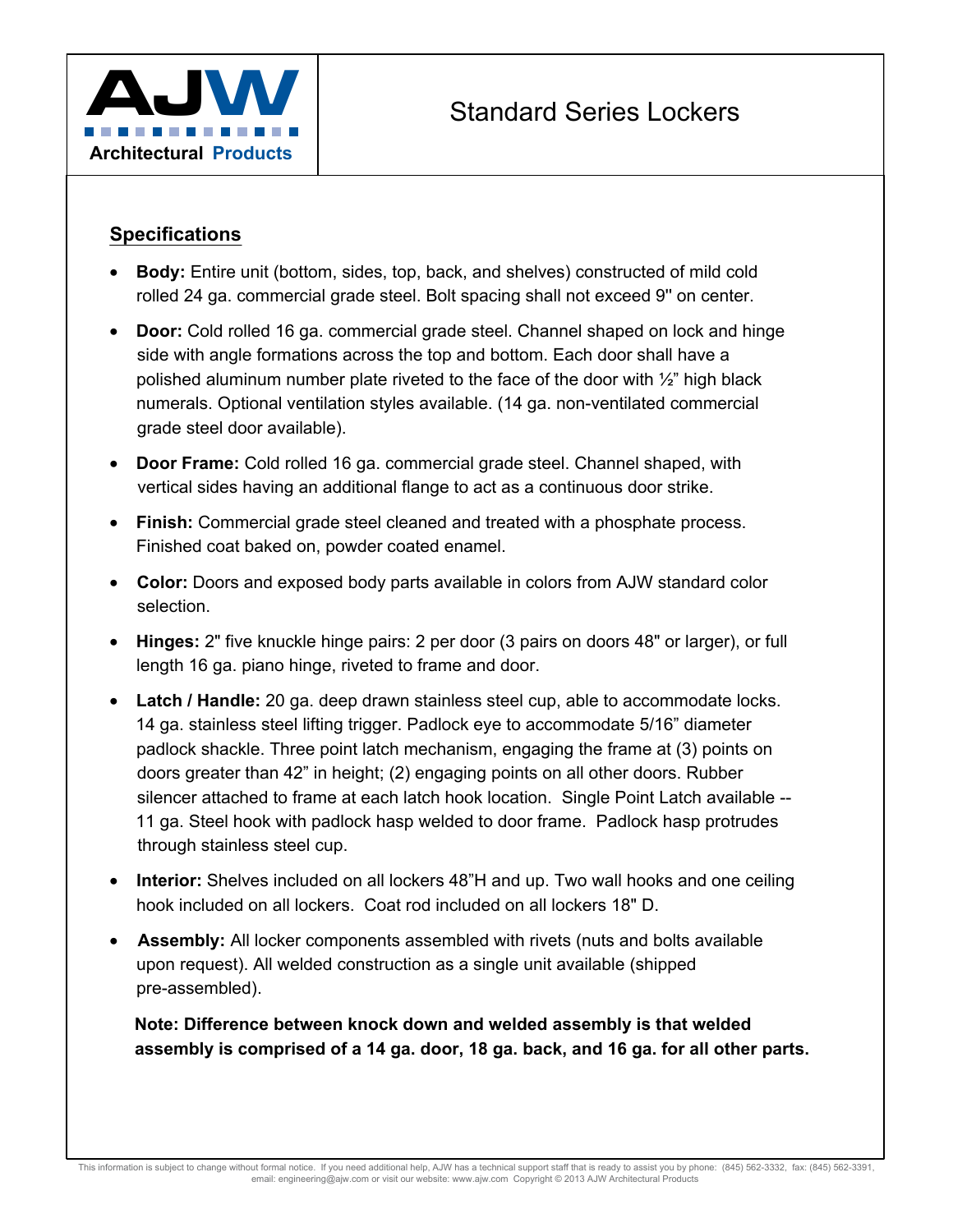



This information is subject to change without formal notice. If you need additional help, AJW has a technical support staff that is ready to assist you by phone: (845) 562-3332, fax: (845) 562-3391, HPDLOHQJLQHHULQJ#DMZFRPRUYLVLWRXUZHEVLWHZZZDMZFRP&RS\ULJKW\$-:\$UFKLWHFWXUDO3URGXFWV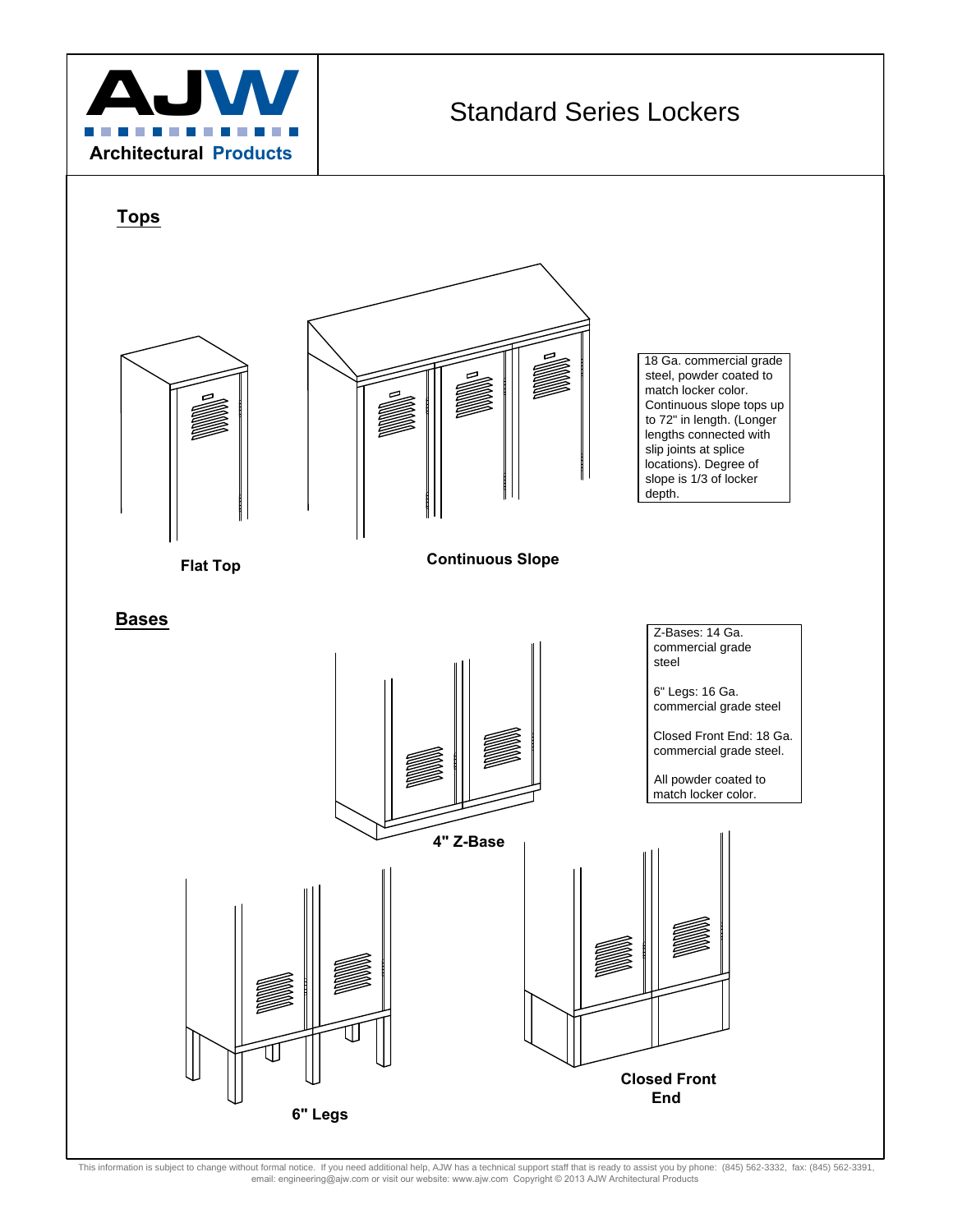



This information is subject to change without formal notice. If you need additional help, AJW has a technical support staff that is ready to assist you by phone: (845) 562-3332, fax: (845) 562-3391, HPDLOHQJLQHHULQJ#DMZFRPRUYLVLWRXUZHEVLWHZZZDMZFRP&RS\ULJKW\$-:\$UFKLWHFWXUDO3URGXFWV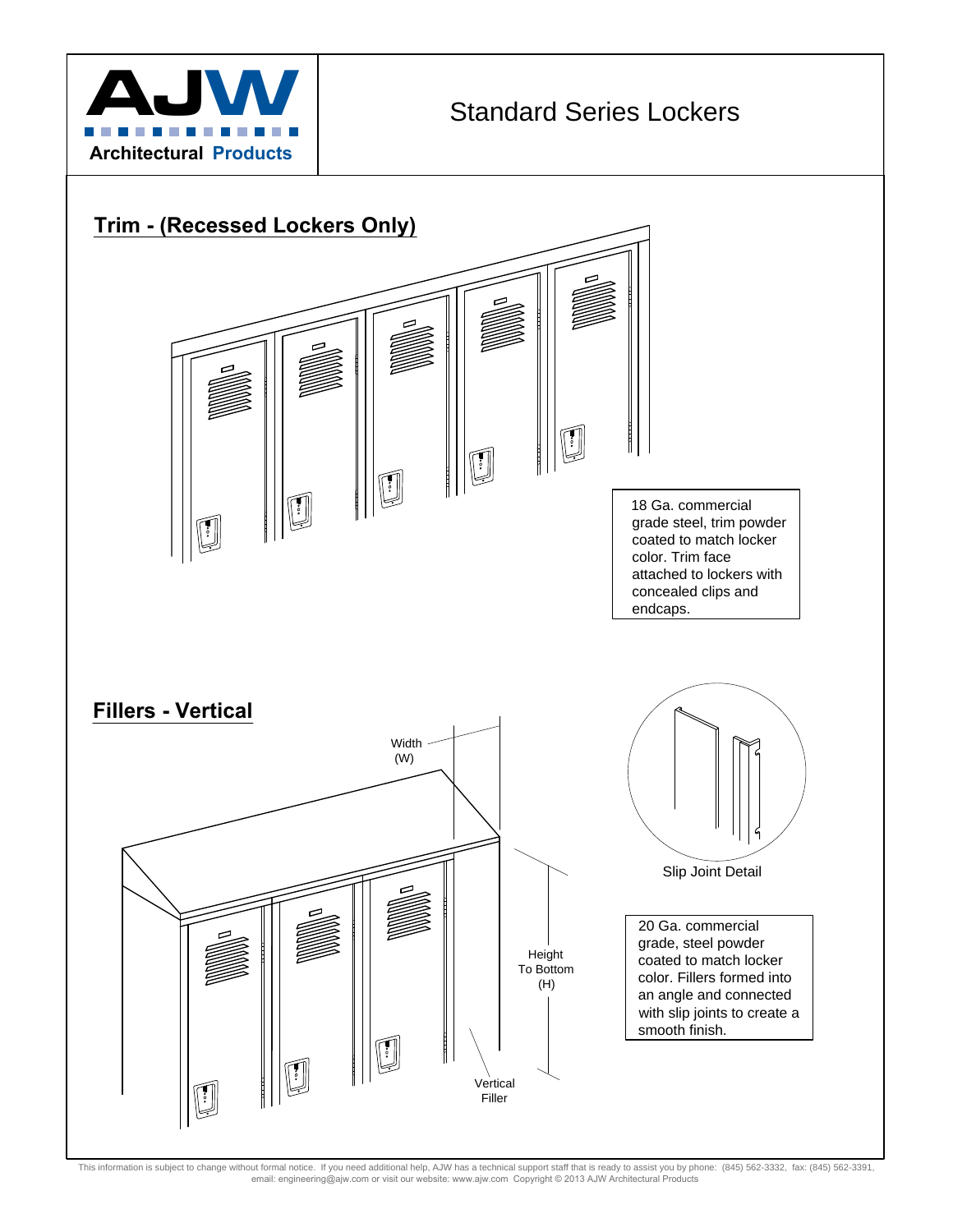

### **Ventilation Options**



This information is subject to change without formal notice. If you need additional help, AJW has a technical support staff that is ready to assist you by phone: (845) 562-3332, fax: (845) 562-3391,<br>email: engineering@ajw.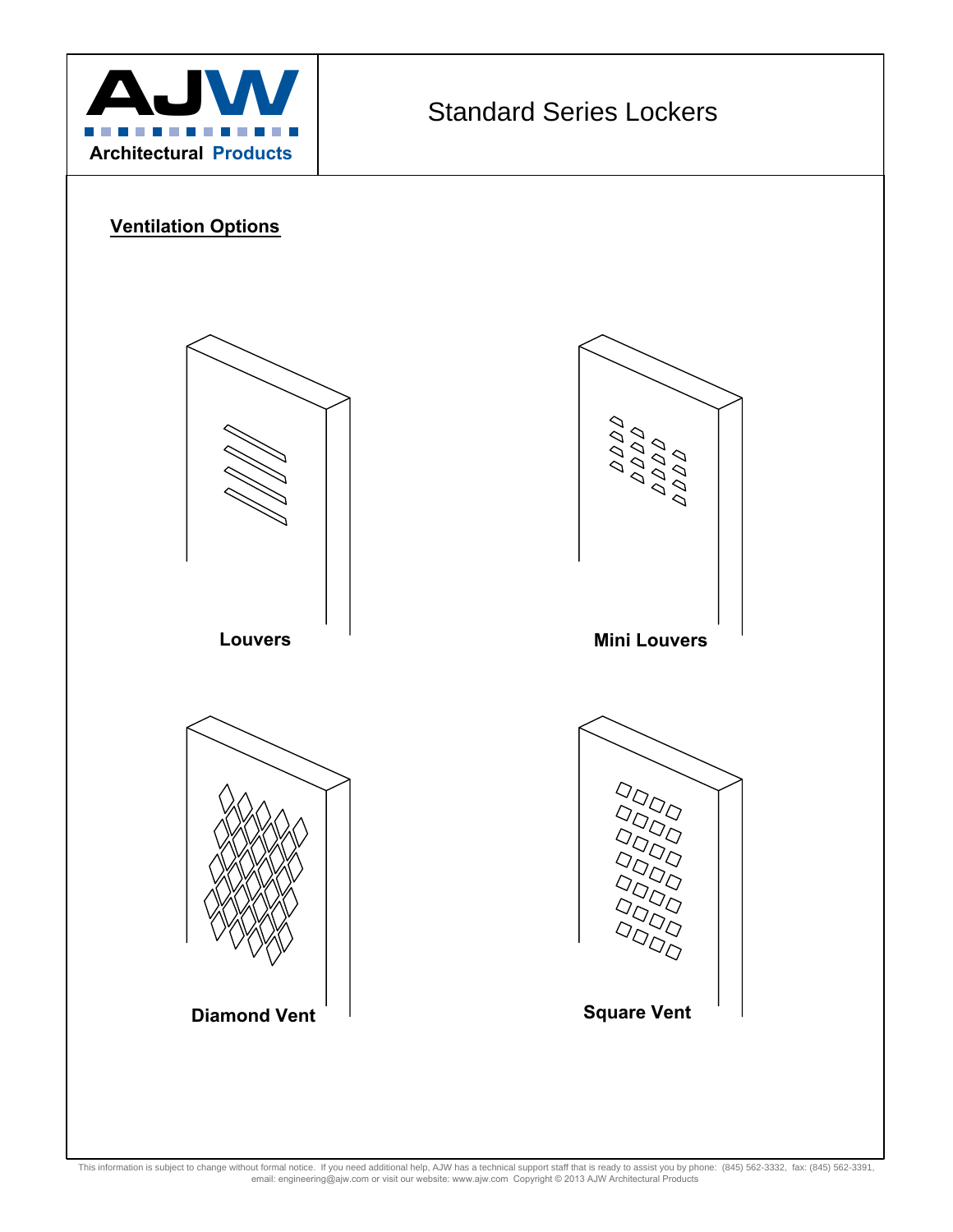

### **Single Prong Hook**







#### **Double Prong Hook**







0.2" x 0.25"





This information is subject to change without formal notice. If you need additional help, AJW has a technical support staff that is ready to assist you by phone: (845) 562-3332, fax: (845) 562-3391,<br>email: engineering@ajw.